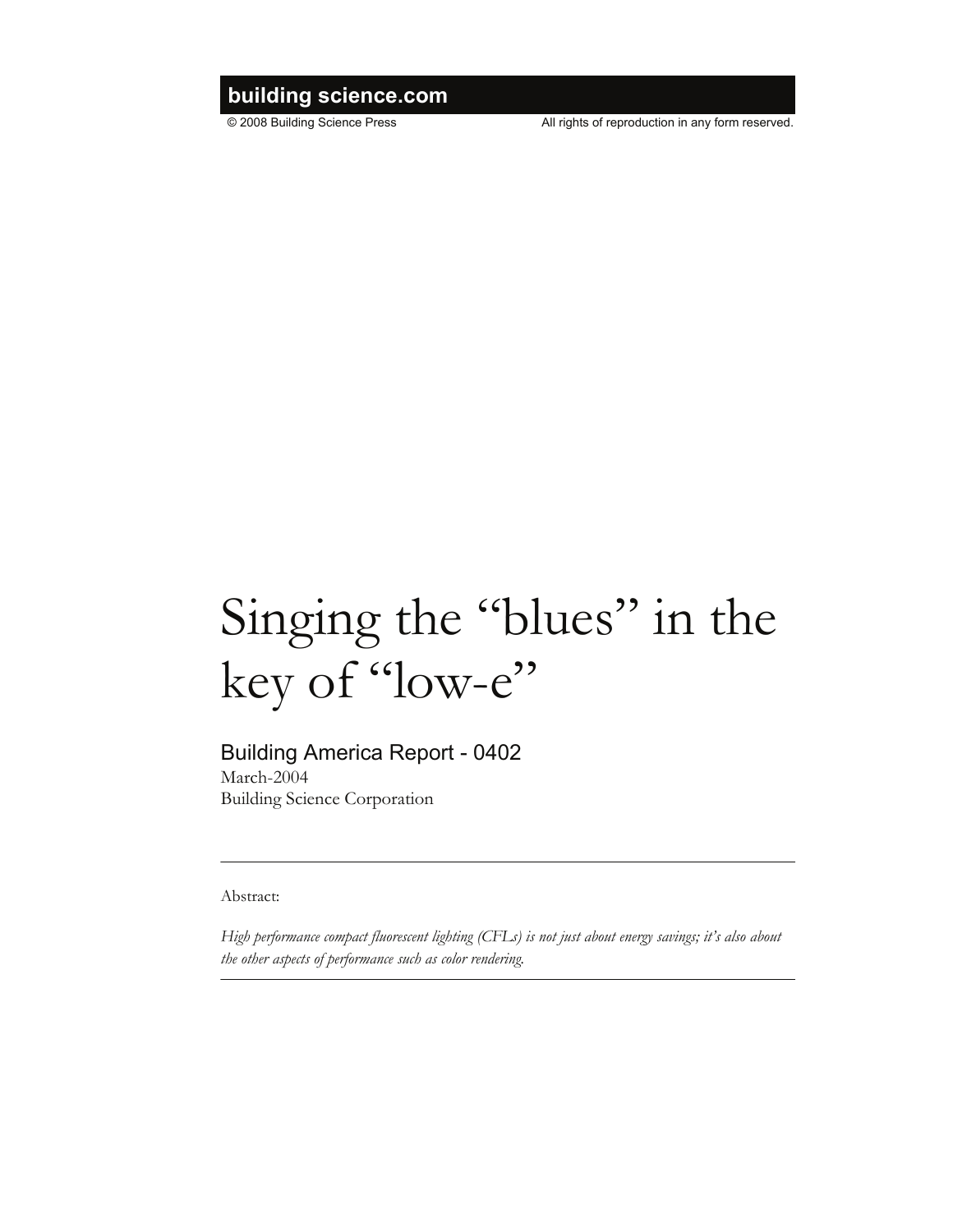In working on the Dallas Building America Zero Energy home with master builder, Jim Sargent<sup>1</sup>, Building America team leader Building Science Corporation (BSC), was completely flabbergasted when Jim said, "I may have a problem with low-e windows."

What, no high performance low-e windows? But why? "It's not their energy performance—it's their color rendering, at least for the ones I have used," Jim stated. "They cast a bluish tinge on the walls that buyers have noticed and don't necessarily like. Do all low-e windows do this?"

Frankly, BSC had no idea. But we knew where to turn—BSC Building America partner, Cardinal Glass. Cardinal Glass responded with the color chart shown below.



# **Current Products Insulating Unit Reflected Color**

Building **U.S. Department of Energy**  The chart shows colors that are filtered out by different types of glass--#1 is clear glass and is located in the nearly white portion of the chart. This makes sense—clear glass filters out very little in the visible spectrum. The farther

 $\overline{a}$ <sup>1</sup> Jim Sargent's homebuilding company is AndersonSargent Custom Builder LP.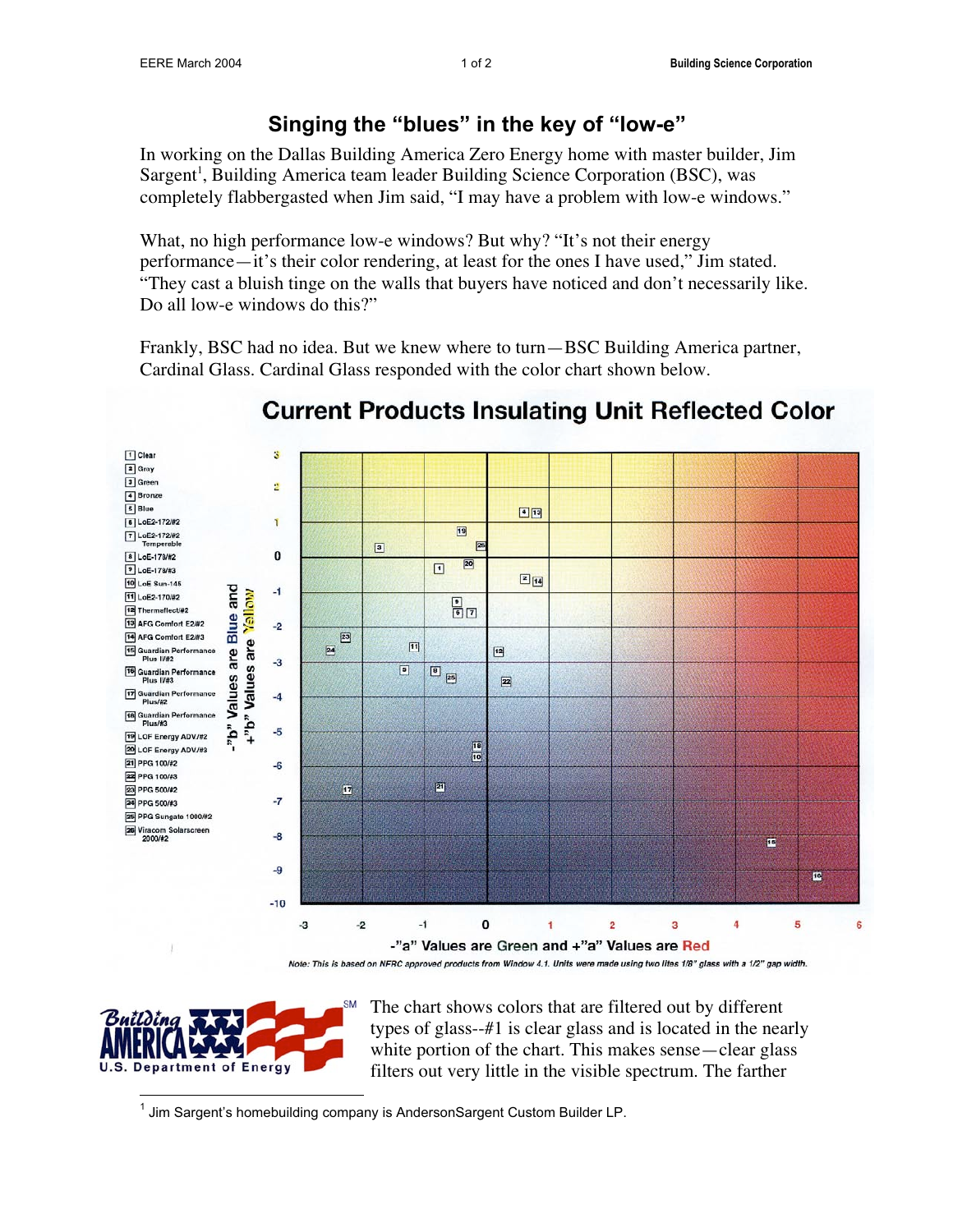you move from this area of the chart, the more that one (or more) of the primary colors is being filtered.

Clearly (pardon the pun), not all low-e glass is created equal with regard to color filtering. Some low-e glass is remarkably close to #1-clear glass. Others filter out substantial portions of red and/or blue light, creating the color distortion of transmitted light that Jim Sargent and his customers were noticing with low-e windows.

The lesson learned here is similar to the one manufacturers of compact fluorescent lights (CFLs) have learned: high performance is not just about energy—it's about achieving energy savings without sacrificing other aspects of performance, such as color rendering. The Building America approach is based on systems thinking—every thing is connected to everything. That approach must be used for the technical as well as the non-technical aspects of performance for success in the marketplace. Science sells, so long as we get the whole "picture." In this case, the whole picture means that Jim Sargent is singing some sort of Building America anthem rather than the "low-e blues."